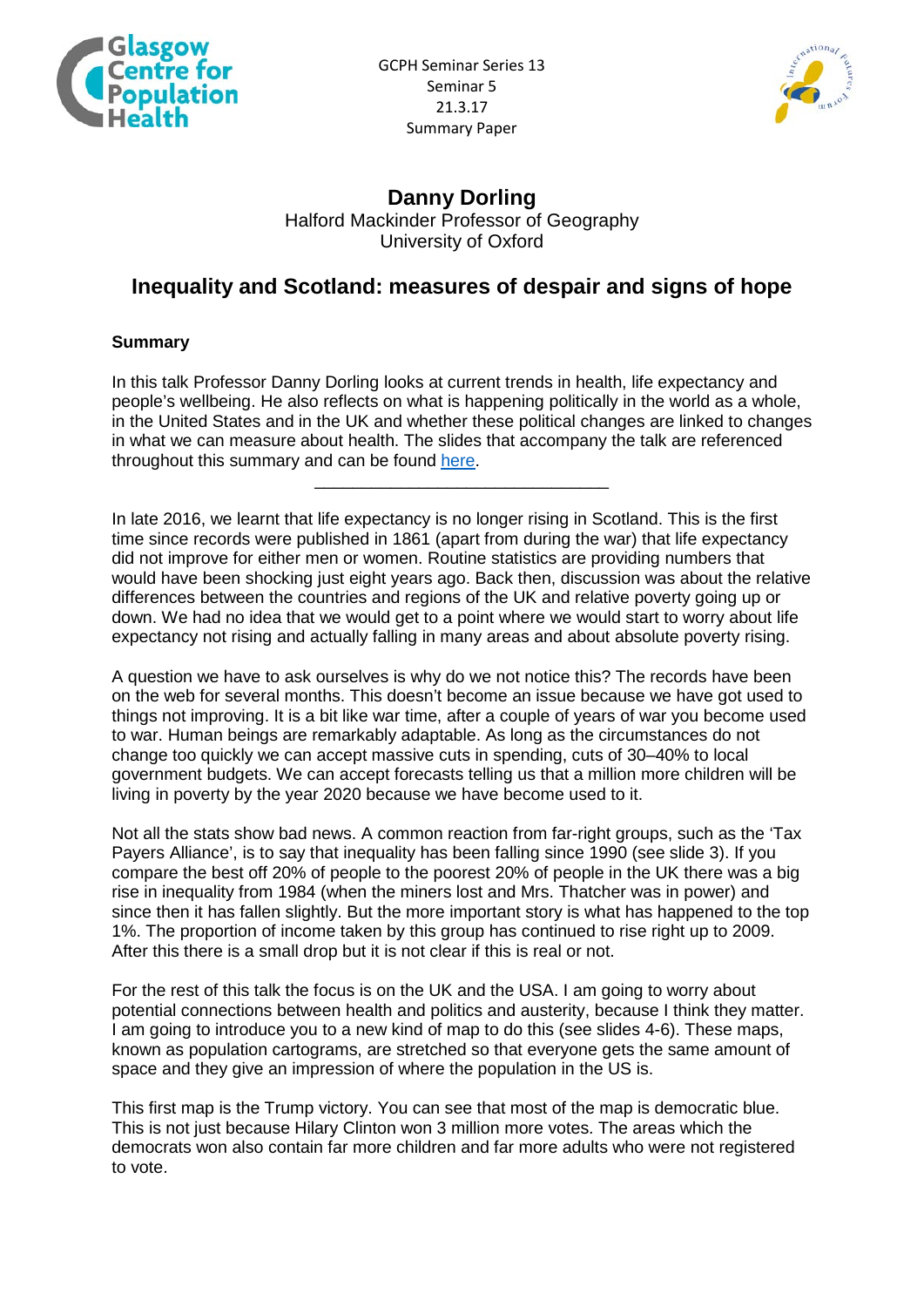

## GCPH Seminar Series 13 Seminar 5 21.3.17 Summary Paper



The best analysis I have seen to try and explain the Trump victory appeared in the Economist magazine. A few weeks after the result the Economist produced huge numbers of correlations to try and see what best predicted the change in the vote for the republicans. They found that the best correlation to explain areas where Trump gained support were places where health had gone downhill. The suggestion is that part of the reason we have President Trump in the White House now is because life in America was getting much more unequal.



Another stretched map (see slide 8) shows the distribution of votes in the "2016 European (Brexit)" referendum. This is a very interesting map. Whether you are mapping voting or poverty or health you tend to get the same patterns for the UK, but this map is different. We all know about Scotland voting differently so no need to say anything more about that. What is interesting is that the majority of leave votes were middle class people from the south of England. Huge swathes of middle England who shouldn't have voted majority leave (based on previous patterns) but did.

There are lots of analyses coming out to try and explain the vote but to my mind none of them do two things. The first is that they don't look at the deep dissatisfaction of people in middle England who we thought were doing fine. The second thing that has not been looked at is campaign spending. If you look at statistical analysis of the reasons people give for voting leave immigration trumps everything else. When the referendum was called, 50% of the population wanted to remain, only 36% wanted to leave. But their attitude was changed in just over a year and the campaigning that was most effective was on immigration. The reality is that we are not 'swamped' by immigrants. (see slide 9).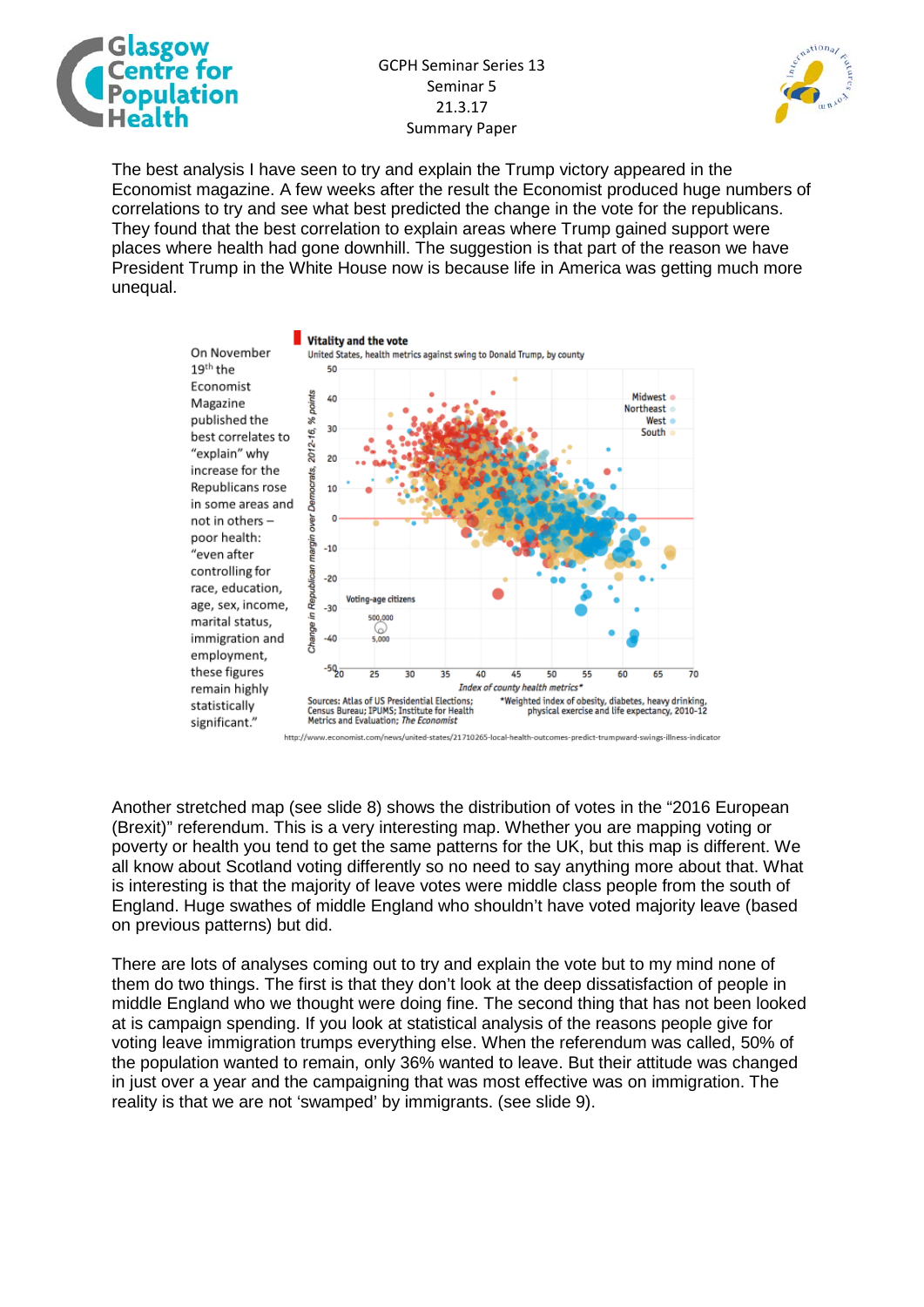



This cartoon summarises a number of other graphs.

If you compare countries across the European Union you find that a few are very unequal but that others are among the most equal countries in the world. These equal countries are like the straight ladder on the left. It is these more equal countries where people live the longest, are the happiest, are the best schooled and so on. But the curved ladder, on the right, is what you get in very unequal countries. The importance about the curved ladder is that things



Cartoons by Ella Furness

are bad all along the ladder. If you are at the top you are very scared of falling down because there is such a long way to go.

Things can go suddenly wrong. There has been a doubling in the UK of the number of people in private rent over the last 10 years. Recently, in England at least, suddenly being evicted from your assured shorthold tenancy has become the major reason for families becoming homeless (see slide 11).

Looking at a graph showing GDP per head since 1950 (see slide 12) the recessions in the 1970s, 80s and 90s hardly show. What you can see is the great recession of 2008-2015. This has been a major recession comparable with 1929. But as I discussed earlier, we adapt and become used to it and we stop looking for ways in which we can do things better. For example, we don't look to the rest of Europe to see how they organise their rental sector. Scotland does housing and lots of things better as well, so the English stop looking to Scotland too.

So, the precursor to the Brexit vote. In 2010 David Cameron announced a happiness index. The ONS did actually calculate it. A key index was self-reported health and the population of the UK has been saying that their health is getting worse (see slide 13). Similarly, on 28th February the Financial Times produced four graphs – a sort of dashboard for the economy and society (see slide 14). They show that multiple government targets are now being missed: hospital waiting time targets; delayed discharges due to lack of social care are rising; teacher recruitment targets; assault and self-harm in prisons on the rise. Suicides in prison are also at a record high. It is stunning that we have become so used to this that these kind of reports are being produced routinely.

Deaths in the UK began to rise, just slightly, for elderly women in 2012 and 2013. Then 2014 was a bit better, but not as good as it should have been if previous improvements had carried on. Then in 2014-15 we get enormous increases in deaths, stretched over many months (see slide 15). Government initially said it was influenza but it is no longer saying that. This is the worst rise in death rates since the war. It has taken an enormous amount of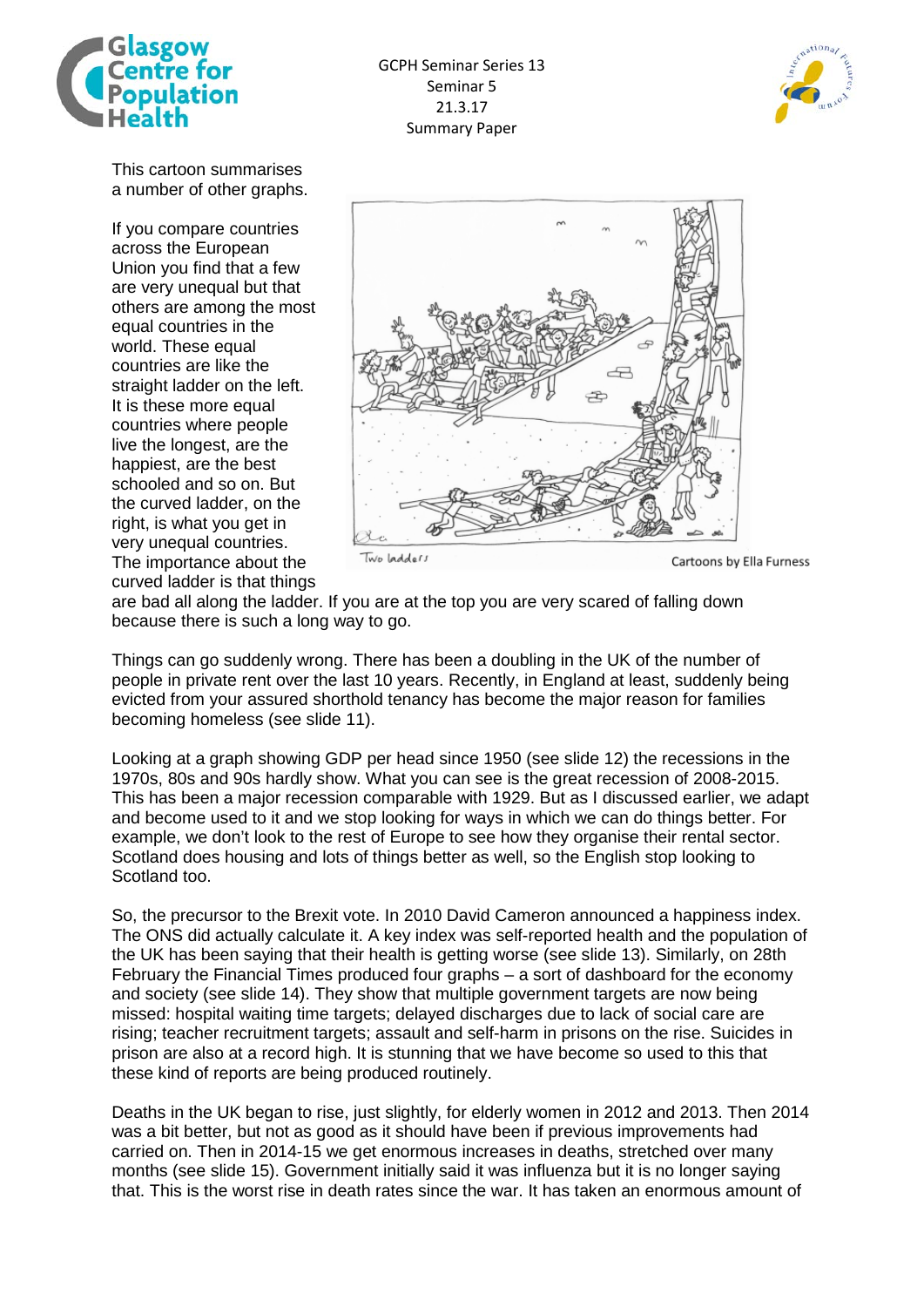

GCPH Seminar Series 13 Seminar 5 21.3.17 Summary Paper



effort over the last four years to get it accepted that something has happened. The Department of Health response to the most recent paper was that the analysis was biased and completely flawed. In other words, not a single additional death of an elderly person can have anything to do with the cuts that have occurred to health and social care.

And the official statistics carry on coming out (see slide 16 and 17). There is a recent dip in life expectancy from age 85 in men and women. There have been similar periods when things did not improve much for example in the 1980s and I think the reasons why are similar to now. This is not what is supposed to happen. In Japan life expectancy is still going up relentlessly. Things have gone badly wrong here in the UK in particular. We often look at the difference between Scotland and England but this is in reality tiny. Scotland essentially has the same provision that London has. But this provision is abysmal compared with France or Germany or Switzerland where they spend twice as much per head per person on health than we do.

We are getting more and more evidence that points towards things being better in more equal countries. You wonder, when you start looking at death rates and so on, how much has to happen before people accept this. Life expectancy is no longer rising in the USA or Scotland. We don't know yet what the figure for England and Wales will be because it has been delayed. But it is rising everywhere else in Europe, including in Greece which has a higher life expectancy than we have.

There are lots of graphs that show correlations between inequality and health for example infant mortality and life expectancy (see slide 21). This is not to say that one causes the other but suggests that they are closely related. Essentially it is very hard to have an unequal country with good health.

A final graph (see slide 26) shows public expenditure as a proportion of GDP from 2002 to IMF projections for 2020. The UK is at the bottom of the list heading towards 36%. Scotland spends a similar amount. Other European countries are above 40% up to 57%. If you really want to be Scandinavian it is a very different thing. Finland spends the highest but even better, when the recession hit in 2008 they taxed each other more so there were no cuts in public services when GDP fell.

The good news is that we are the most unequal set of four countries in Europe, so the only way forward will be an improvement. It might sound a bit trite but historically when things are this bad they do tend naturally to improve but it would help to actually put some effort in to improving them. Here are some ideas of the kind of things which I think would help, to argue about or disagree with me about:

- Taxing at the normal European level
- Spending on education & health at normal European levels
- Having housing laws that are fair to tenants
- Working towards a basic income for all
- No sanctions and student loans for the young
- Introducing a fair system of voting (PR)
- Not allowing the 1% who take a 7th of everything every year in the UK to also run political parties, newspapers, companies, even university building programmes unchallenged. This is best done by reducing their income/wealth – and that can be done in many ways – which they are aware of.